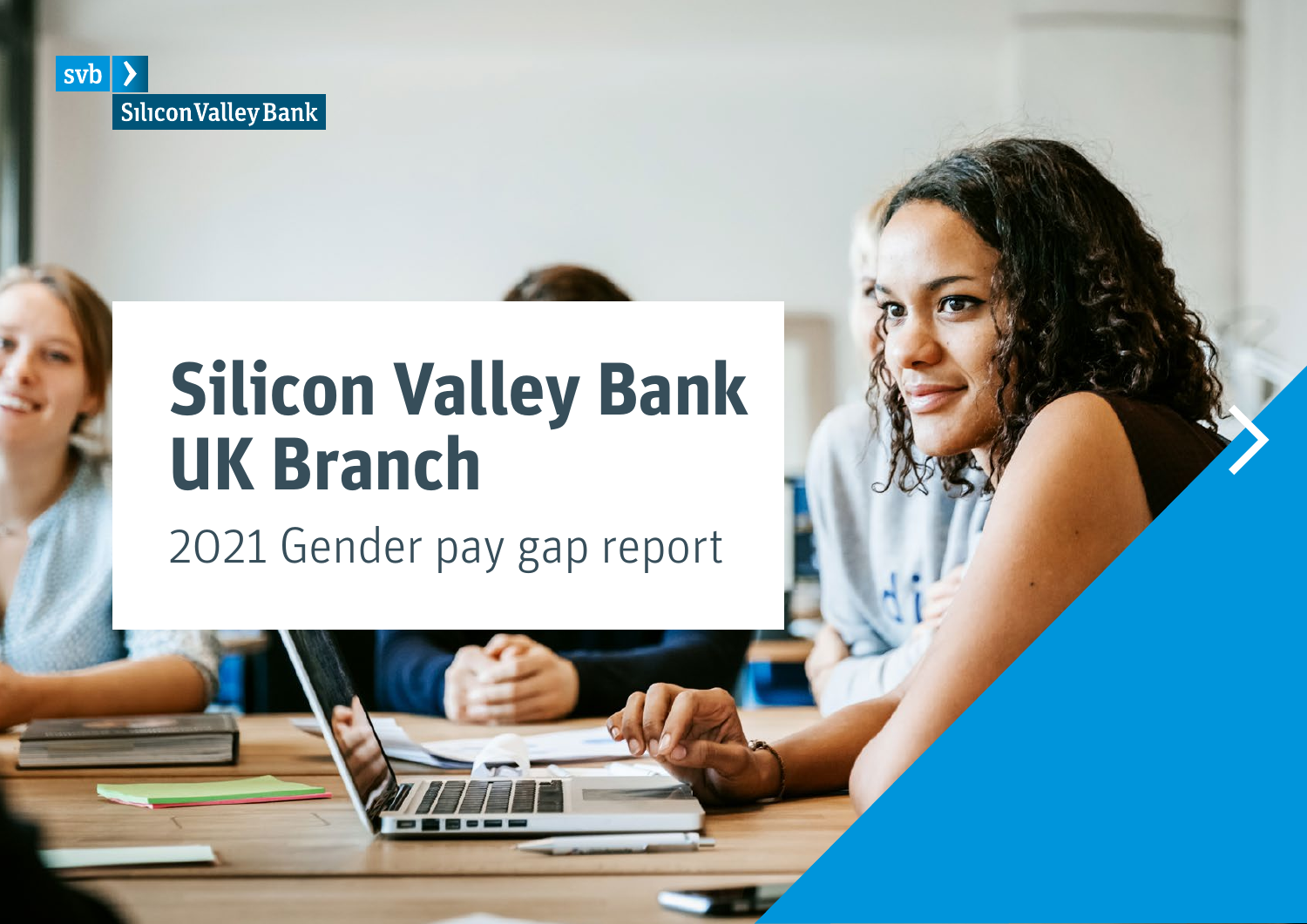### **Introduction**

Silicon Valley Bank actively promotes a gender diverse, equitable and inclusive workforce. Doing so ensures that we attract, enable, advance and retain the most talented people which enables our business to prosper and meet the expectations of our many stakeholders. It also supports the achievement of our purpose to fuel innovation for a better world.

We aim to provide best in class careers for all employees across the organisation, in order to support their professional journeys, realise their potential and thrive. Gender diversity remains a key focus for our senior leadership and is a priority area for our Diversity, Equity and Inclusion Committee which meets regularly to discuss and agree initiatives to build a more gender equal firm.

Whilst we are required by law to publish gender data in a binary way (reporting only men and women), we recognise that this doesn't reflect all genders including people identifying as trans and gender non-binary.



I confirm the data reported is accurate.

Erin Platts Head of EMEA and President of the UK Branch Silicon Valley Bank

### KK

2022 marks the second year that we have reported on our gender pay gap. This means that for the first time, we're able to see where we are making progress and where we need to sharpen our focus.

The figures below are provided for Silicon Valley Bank UK Branch. In this report you will find our pay gap data, but we also explain what this tells us about the causes of the gap  $-$  and what we are doing to improve the position at Silicon Valley Bank UK Branch.

Of course, gender is only one piece of the pay gap puzzle. In 2021, we made it possible for every UK-based employee to share their ethnicity with us and over the course of 2022 we plan to collect further demographic information. As soon as we have captured ethnicity (and other demographic) data that is a reliable representation of our workforce, we aim to publish the related pay gaps.

We have made good progress over the past 12 months on our Diversity, Equity and Inclusion agenda; we now have in place a wide-reaching strategy, a robust governance structure and many of the right initiatives and groups in place to deliver sustainable change. Whilst progress has been made there is still more to be done."

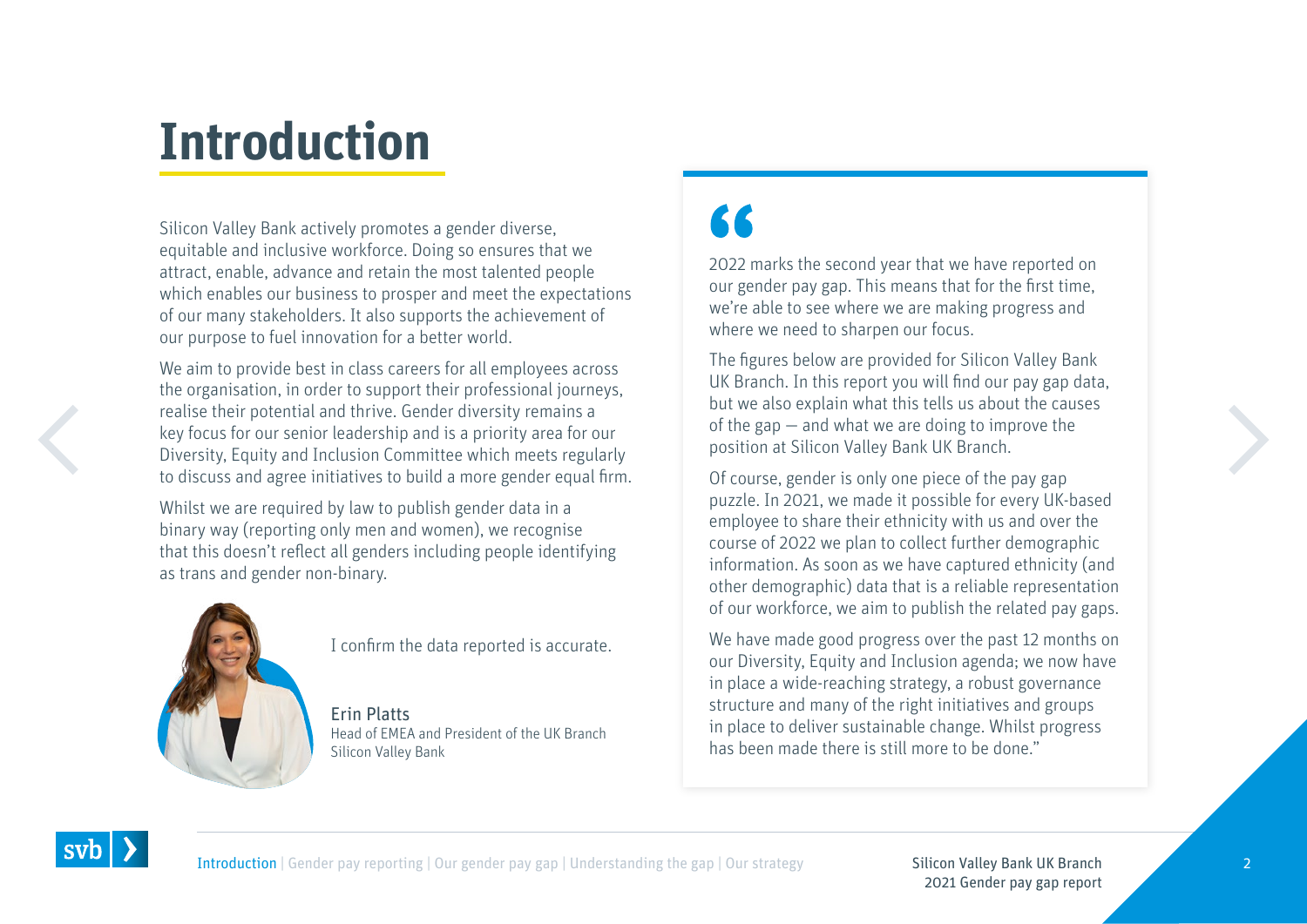## **Gender pay reporting**

Gender pay gap legislation requires employers with more than 250 staff to publish certain information about the pay gap between men and women. It is important to realise that these figures capture the whole workforce and do not compare men and women performing the same roles. On a like-for-like basis Silicon Valley Bank is committed to the fact that there should be zero pay difference between men and women.

The figures provided below show the mean and median averages of the gender pay gap for hourly pay, the mean and median averages of the gender pay gap for bonus pay, the proportion of men and women receiving bonuses and the proportion of men and women in each quartile of Silicon Valley Bank UK Branch's pay structure. The figures for hourly pay are based on data as at 5 April 2021. The figures for bonus pay are based on payments made in the 12-month reference period to 5 April 2021.

Silicon Valley Bank is committed to the fact that there should be zero pay difference





Introduction | Gender pay reporting | Our gender pay gap | Understanding the gap | Our strategy

Silicon Valley Bank UK Branch 3 2021 Gender pay gap report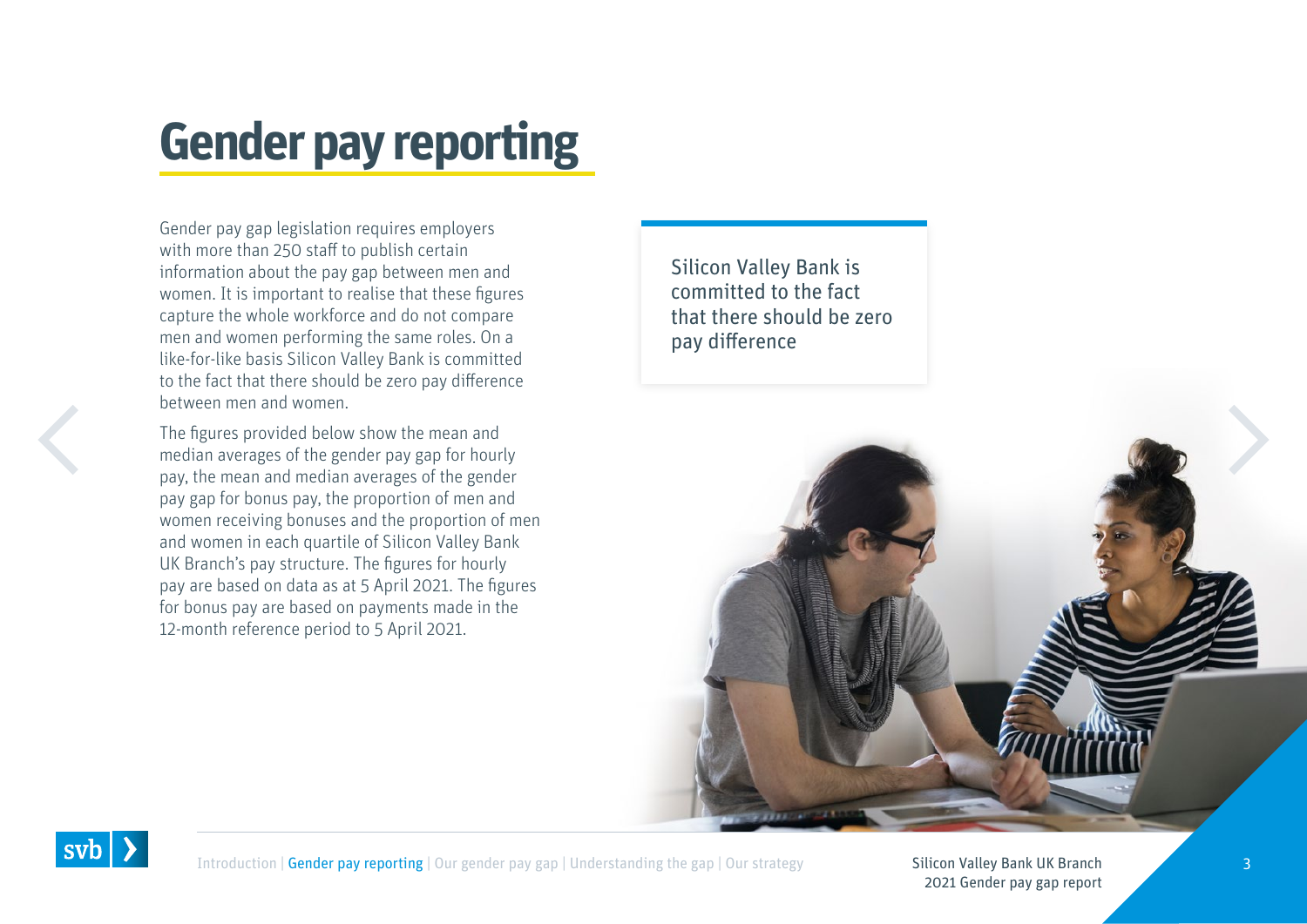## **Our gender pay gap**

Our mean gender pay gap is 9.9%. The mean figure is the average of all data when added together.

Our median gender pay gap is 23.1%. The median is the midpoint of the data when the results are in value order.

### **SVB UK bonus gap**

Our mean bonus pay gap is 26.8%.

Our median bonus pay gap is 49.0%.

The percentage of men and women receiving a bonus payment was 93.3% and 87.3% respectively.

|        | 2021  | <b>Percentage</b><br>point variance<br>to 2020 |
|--------|-------|------------------------------------------------|
| Mean   | 9.9%  | $-5.2$                                         |
| Median | 23.1% | $-1.0$                                         |
|        |       |                                                |

|        | 2021  | <b>Percentage</b><br>point variance<br>to 2020 |
|--------|-------|------------------------------------------------|
| Mean   | 26.8% | $+14.0$                                        |
| Median | 49.0% | $+16.6$                                        |
| Men    | 93.3% | $+3$                                           |
| Women  | 87.3% | -5.6                                           |





Silicon Valley Bank UK Branch 4 2021 Gender pay gap report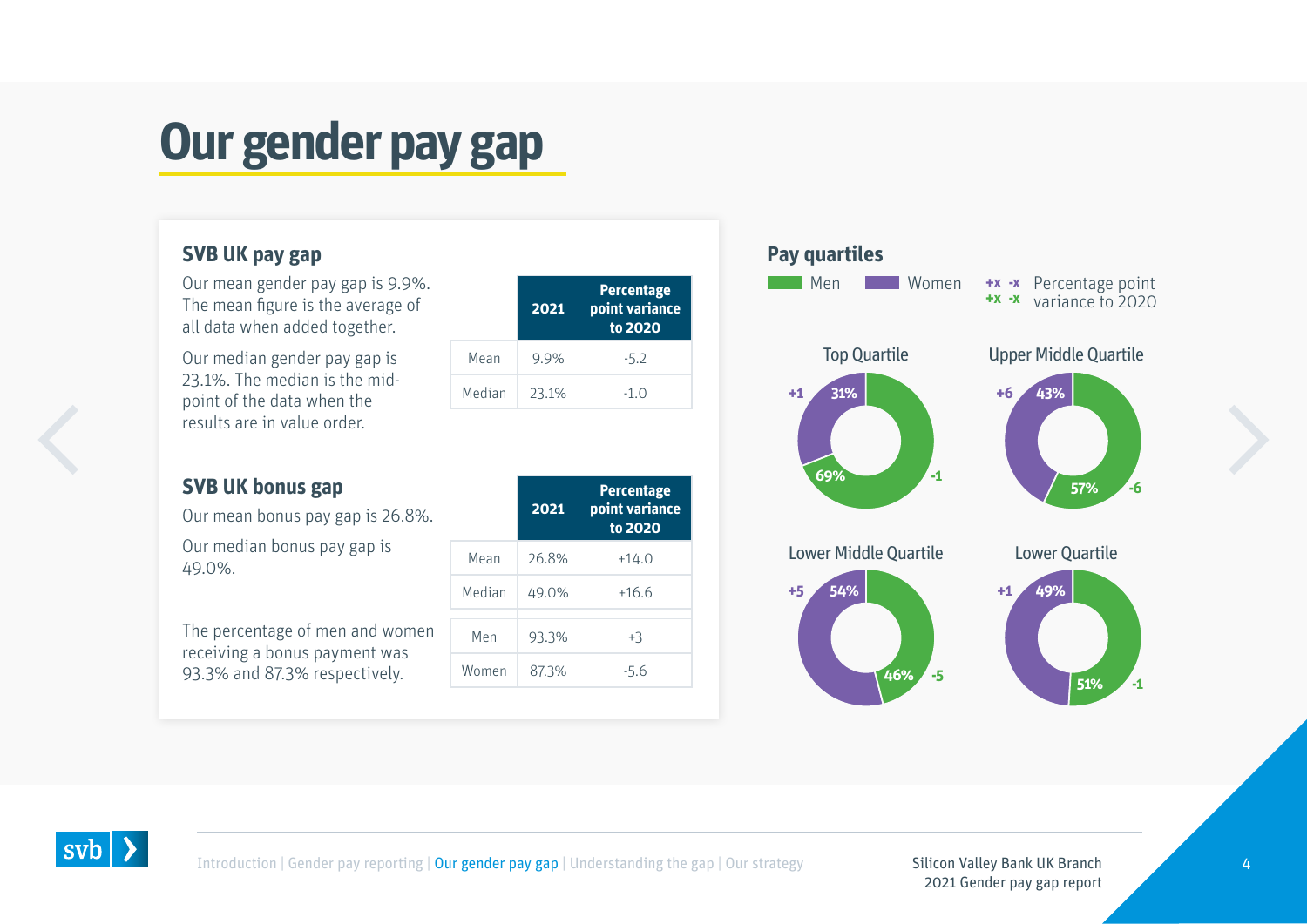### **Understanding the gap**



Our gender pay gap has reduced significantly compared with 12 months ago and now sits at under 10%. Whilst it remains well below Financial Services norms more can be done, and we remain wholly committed to closing the gap.

Like other Financial Services organisations, we have more men than women in our workforce; at Silicon Valley Bank UK Branch we are 55% men and 45% women.



Our gender pay gap shows that there is a difference in the type and level of roles performed by men and women at Silicon Valley Bank UK Branch and this is something that we are addressing.

Our pay quartile data has improved since the last time we published our UK Gender Pay Gap report, particularly in the upper middle quartile where we have seen a six percentage point swing in favour of women. These improvements have informed the reduction in our mean gender pay gap. The gap in pay that remains is primarily a reflection of the fact that we still have far more men than women in senior, higher paid roles where 66% of all our senior leadership roles are filled by men. Our focus is on rectifying the gender imbalance of our workforce and representing women more broadly at all levels. We are taking steps to attract, enable, advance and retain women in higher paid roles and Silicon Valley Bank UK Branch has implemented a number of initiatives in support of this aim.

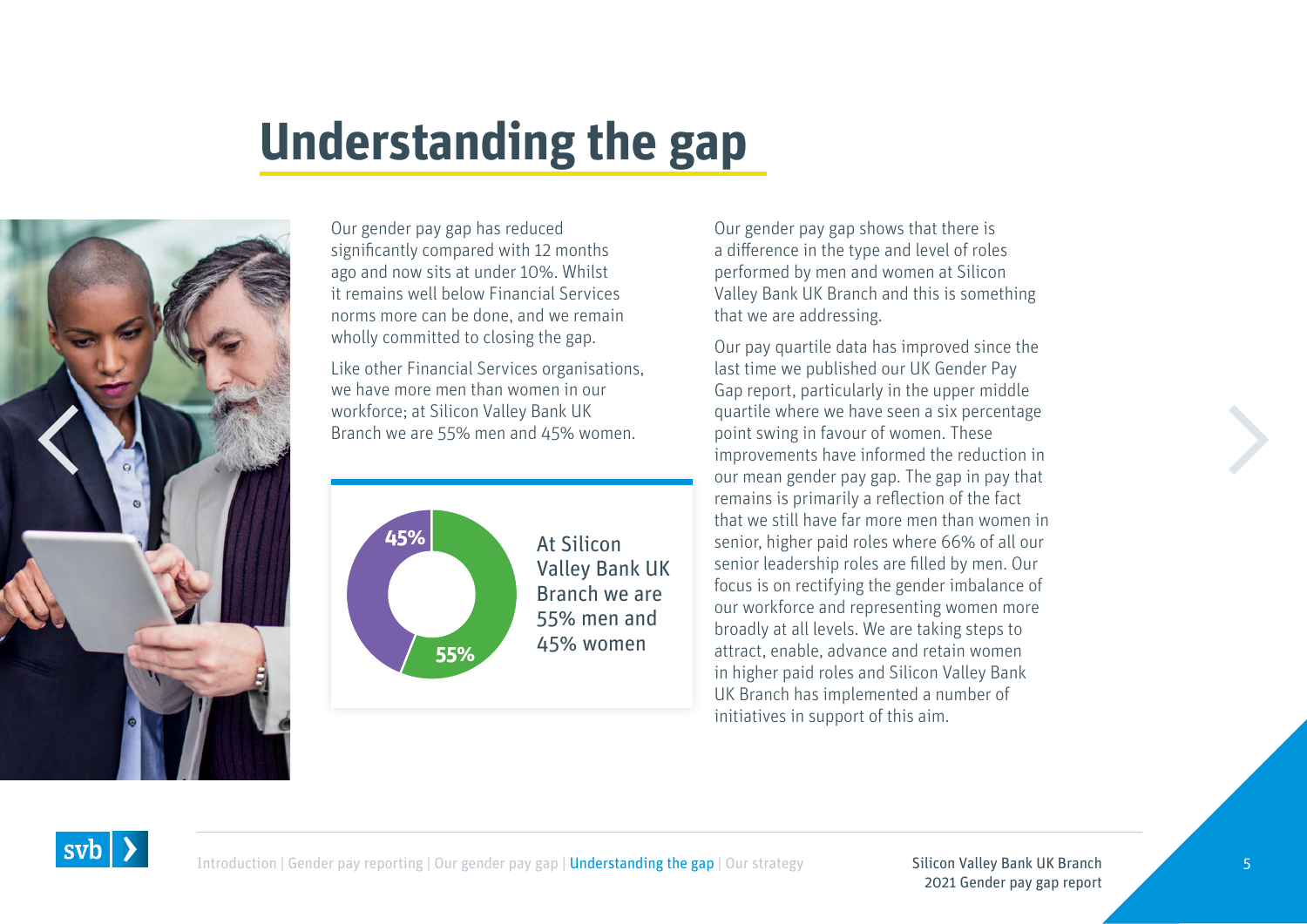As part of our annual compensation review, we undertake a rigorous analysis so we can say with confidence that our men and women are paid fairly for the roles that they do. However, like many other organisations in the Financial Services sector, we are conscious that there is a gender imbalance among the more senior roles, and we are fully committed to redressing this. Silicon Valley Bank has an objective bonus process which is subject to a number of levels of review. Bonuses are paid on a discretionary basis to recognise the achievements of the business and its employees and their collective and individual performances over the year. All employees, joining prior to October in the relevant performance year, are eligible for a bonus regardless of their role.

Our analysis shows that our bonus gap is due to the fact that more men than women received a bonus payment during the reporting period. This occurred in part because we successfully recruited a large number of women and as new joiners they were only eligible for a prorated bonus (or no bonus at all if they joined in the fourth quarter of the calendar year). Senior roles typically receive a greater portion of their overall remuneration package in bonus pay and the bonus gap data also follows the salary pay gap results where the gap is driven by more men than women being in senior roles. This is further exacerbated by more men than women in senior "client-facing" roles which typically receive higher bonus payments than those in control functions/back office roles.





Introduction | Gender pay reporting | Our gender pay gap | Understanding the gap | Our strategy

Silicon Valley Bank UK Branch 6 2021 Gender pay gap report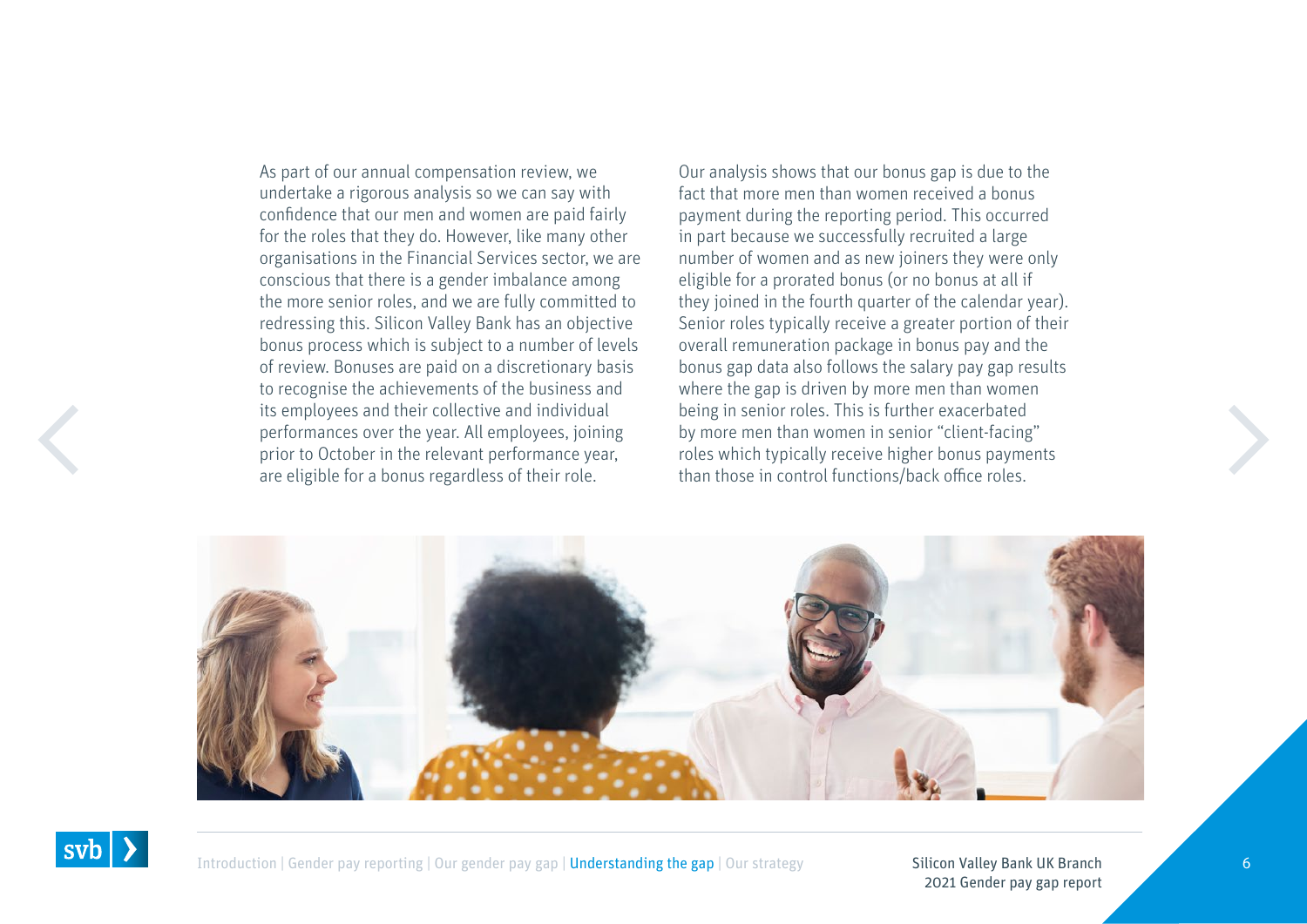In addition, the bonus figures which feed into the calculation for the bonus pay gap are not adjusted or pro-rated to take account of employees who have received a pro-rata bonus for the year because of absence (such as maternity leave) or for part time workers, the bulk of which are women. While these instances skew the figures downwards it is important that we continue to offer our employees the flexibility to work in a way that supports their personal and professional objectives.

In 2021 we set ourselves an aspirational goal to achieve a 50/50 split in both our new hires and promotions into senior leadership within the 12 months ending 31 December 2021. This aspirational goal was incorporated into the performance scorecard of UK Branch senior leadership performance scorecards. We exceeded this goal and achieved 50% and 56% respectively. 50% of all new hires within 2021 were women.

As an organisation we continue to actively promote our Diversity, Equity and Inclusion work through regular Town Halls, including quarterly DEI themed Town Halls and all staff updates and our employees continue to drive positive changes via our six global Employee Resource Groups.

50% of all new hires in calendar year 2021 were women





Introduction | Gender pay reporting | Our gender pay gap | Understanding the gap | Our strategy

Silicon Valley Bank UK Branch 7 2021 Gender pay gap report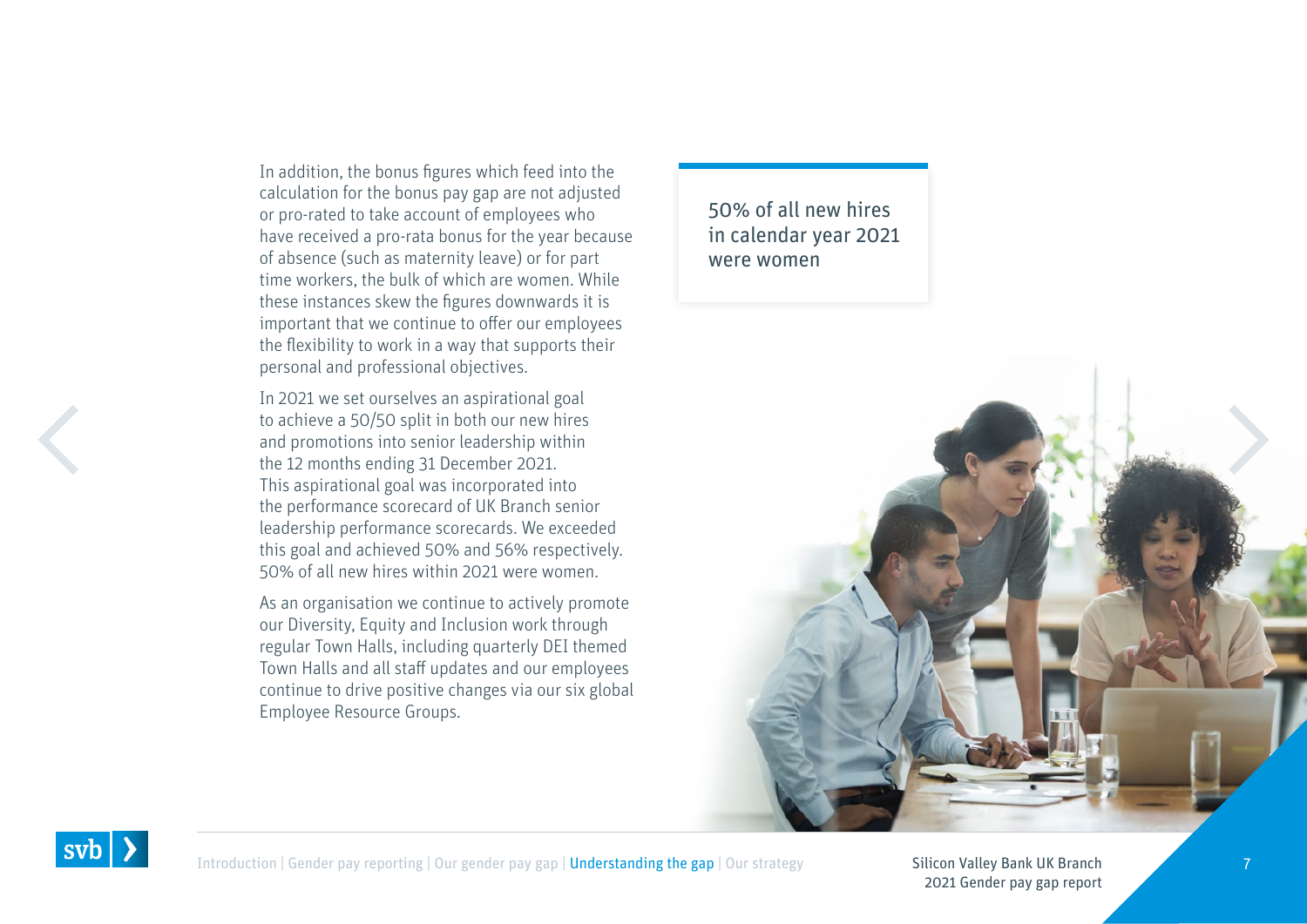### **Our strategy**

Silicon Valley Bank UK Branch is committed to closing the UK gender pay gap and takes its role in this challenge seriously. Our Diversity, Equity and Inclusion Strategy (approved by our UK Branch management committee) sets out a roadmap to position our UK business as the first choice for [gender] diverse candidates, colleagues, clients and communities across the UK.

We know that the size of our UK business means that small changes can result in big year-on-year differences when it comes to reporting our pay gap data.

Silicon Valley Bank UK Branch will always seek to appoint the very best person for each role, regardless of gender and remains wholly committed to closing the gender pay gap.

### Our strategy aims to:



Position SVB as a compelling proposition for [gender] diverse talent



Build leadership capability to enable [gender] diverse talent to thrive



**Attract Enable Advance Retain**

Rapidly develop and elevate [gender] diverse talent



Create an environment where [gender] diverse talent intends to stay



Introduction | Gender pay reporting | Our gender pay gap | Understanding the gap | Our strategy

Silicon Valley Bank UK Branch 8 2021 Gender pay gap report